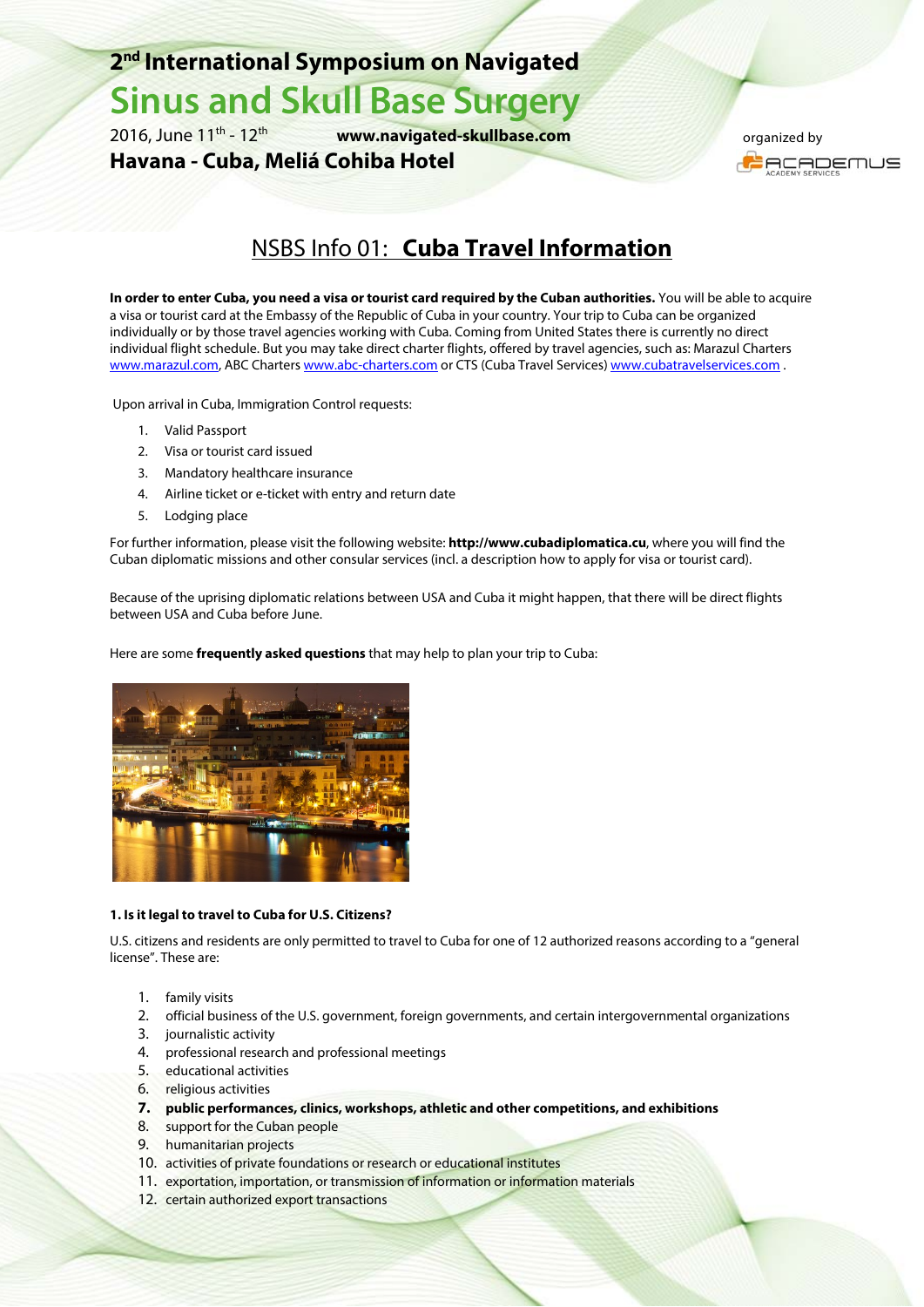### **2nd International Symposium on Navigated**

## **Sinus and Skull Base Surgery**

2016, June 11th - 12th **www.navigated-skullbase.com**

#### **Havana - Cuba, Meliá Cohiba Hotel**

 organized by **I** ACADEMUS

While visiting our symposium you belong to category 7 and are qualified to travel under a "general license". There is no need for a "specific license" issued by the U.S. government. **(For more information see Infosheet 02: How US Citizens can enter Cuba).** 

#### **2. Do I need a Visa to travel to Cuba?**

Yes, but getting one is very simple. It costs the equivalent of \$25-30 USD to obtain a Visa for travel to Cuba. It's available at the Cuban diplomatic services all over the world. For detailed Information please visit **http://www.cubadiplomatica.cu**, where you will find the Cuban diplomatic missions and other consular services (incl. a description how to apply for visa or tourist card).

#### **3. Do I need special medical insurance to travel to Cuba?**

Cuba requires non-U.S. medical insurance. There are agents who will sell you a temporary policy upon arrival at the Havana airport for a reasonable rate (roughly \$3 USD per day). For the application for a visa or tourist card you may also use **your private health insurance policy**. Please contact your health insurance company in advance to the application.

#### **4. Can I check my bags all the way to Havana?**

**For U.S. citizens:** If you're taking a direct flight from Miami, Tampa or New York, you will be able to check your bags straight through to your Cuban destination. On flights routed through Mexico City, you will have to check your bags to Mexico at the airport on your departure day, claim them once you land, and then re-check them for your onward flight to Havana. In that instance, the same is often true in reverse for the way home.

**All others:** Please ask at the check inn desk on the airport.

#### **5. I've read that Cuba doesn't have the infrastructure in place to support U.S. travelers. Is this true?**

There are a number of comfortable and well appointed hotels in Cuba, but there is a limited number of rooms! and some amenities (WiFi for example) are not as widely available. **Therefore academus GmbH tries to make pre-bookings for**  Hotels in Havana for the "2<sup>nd</sup> International Symposium on Navigated Sinus and Skull Base Surgery". There are plenty of taxis in Havana, that are generally safe and the drivers are courteous.

#### **6. What is the Cuban currency? Are there ATMs in Cuba? Can I use my credit card?**

For international visitors it is mandatory to pay with CUC (Cuban Peso Convertible) instead of the Cuban Pesos used by the Cubans. The CUC can be changed from international currencies (USD, EUR, CAD etc.). Euros and Canadian dollars historically get a more favorable exchange rate on the ground in Cuba.

#### **The best way to pay in Cuba is cash!**

In general it is possible to use and access ATMs. At the moment, ATMs are not available in Cuba for U.S. travelers, resp. U.S. credit cards, though banking relationships between US and Cuba are in the beginning stages. You're better off exchanging USD, EUR or CAD for CUC. In theory, MasterCard is now accepted in Cuba but trying to find a merchant to accept it is difficult. You can't pay hotels with American credit cards.

#### **7. Hotel Recommendations for Havana**

The following properties are in good locations and boast very positive reviews from former guests. (All in the portfolio of academus hotel offers):

**Melia Cohiba:** A Cuba 5-star experience. Guests report this is a great location in Havana for both business and relaxation. It's located near the coastline, offers a café/nightclub, a cigar lounge and an art gallery, and of course, a swimming pool. \$250-\$400+/night.

**Hotel Nacional de Cuba**: If you're seeking a slightly more humble and historic experience, this may be the property for you. This hotel dates back to the late 1920s. The land it sits on has a history of pirates and towers and cannons—and the eclectic history has rolled over into this hotel's architecture, a mix of Art Deco, neo-classical and Moorish; in fact, some say it may be one of the most unusual buildings in the Caribbean region.

**Hotel Saratoga**: Location, location, location! This hotel, recently renovated, is in a very busy area of Havana, across from the Capitol building. Elegant, grand and guests rave about the views—which they are likely enjoying from the rooftop terrace. Note: booking is not entirely online for this property; you must submit a reservation request (email) and go from there.